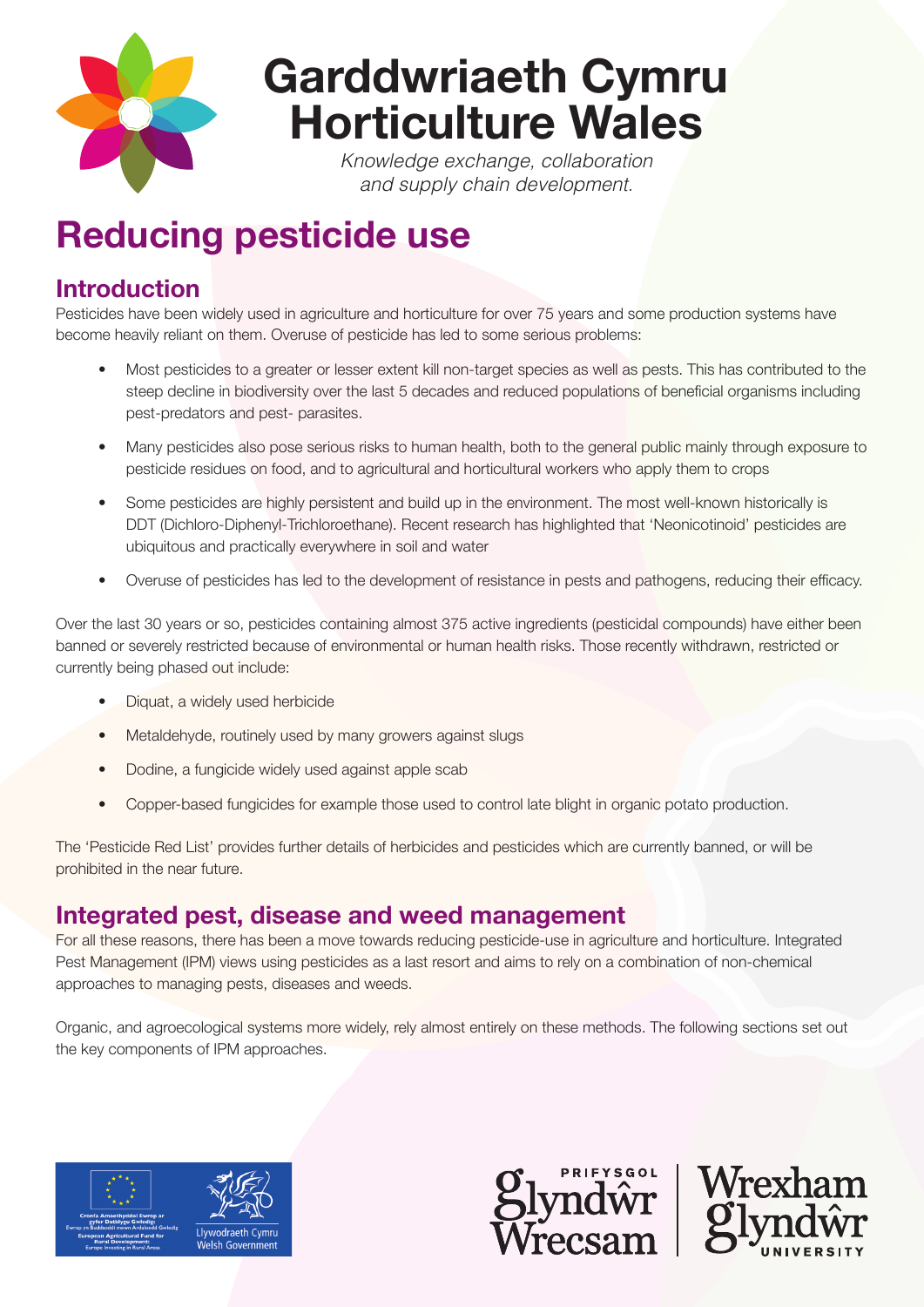#### General crop husbandry

Healthy vigorous plants are much better at out-competing weeds and tolerating/ resisting pest and disease pressures. Successful crop husbandry includes

- Building and maintaining soil fertility and structure
- Maintaining optimal soil moisture
- Selecting the most appropriate varieties
- Planting at the right time and at the right spacings

Guide No 1 in this series 'Growing for Quality' provides more information.

#### Pre planting **Variety selection**

Varietal pest and disease resistance is a mainstay of integrated pest management. While the market is probably the biggest determinant of variety choice, pest and disease resistance is a close second.

- Unlike cereals there is no comprehensive database of varietal characteristics for vegetable crops. With a reduction in publicly funded breeding programmes, seed company catalogues are now probably the best source of up to date information on varietal resistance. The exception is potatoes; AHDB maintain a Potato Variety Database
- Pest and disease pressures can be very location-specific. New entrants should talk to neighbouring growers about key diseases in their area before selecting varieties.
- Guide No1 in this series 'Growing for quality' has further information

#### **Crop rotation planning**

From a pest, disease and weed management point of view, rotation creates a constantly changing environment in which no pest or weed species can adapt and become unmanageable. An example is given in the box below. There is no single rotation that is best for every situation, but 'good' rotations have several things in common:

- They are as long as possible. Populations of pests and weed seed banks decline over time, so the longer the time-interval between crops of the same type the better. Leaving 6 or 7 years between potato crops will reduce the populations of potato cyst nematodes more effectively than a 3-year gap. The same is broadly true of club root in brassicas, for example
- They are as diverse as possible. The more types/ families of crop involved in the rotation, the less likely it is any one pest/ disease/ weed species will be adapted to them all
- They include 'weed smothering' crops with broad leaves that grow quickly and shade out weeds once the leaf canopy closes. These include many brassicas, squash and potatoes. This reduces the burden for following weed-susceptible crops like onions, leeks and other alliums

| Year           | <b>Crop</b>      | <b>Notes</b>                       |  |
|----------------|------------------|------------------------------------|--|
|                | Red clover       | Cut and mulch                      |  |
| $\overline{2}$ | Potatoes         | Grazing rye winter green manure    |  |
| 3              | <b>Brassicas</b> |                                    |  |
| $\overline{4}$ | Mixed vegetables | Winter green manure as appropriate |  |

*A 4 year potato / mixed vegetable rotation from 'A farmer's guide to organic vegetable production' (2008) D, Frost & T Little*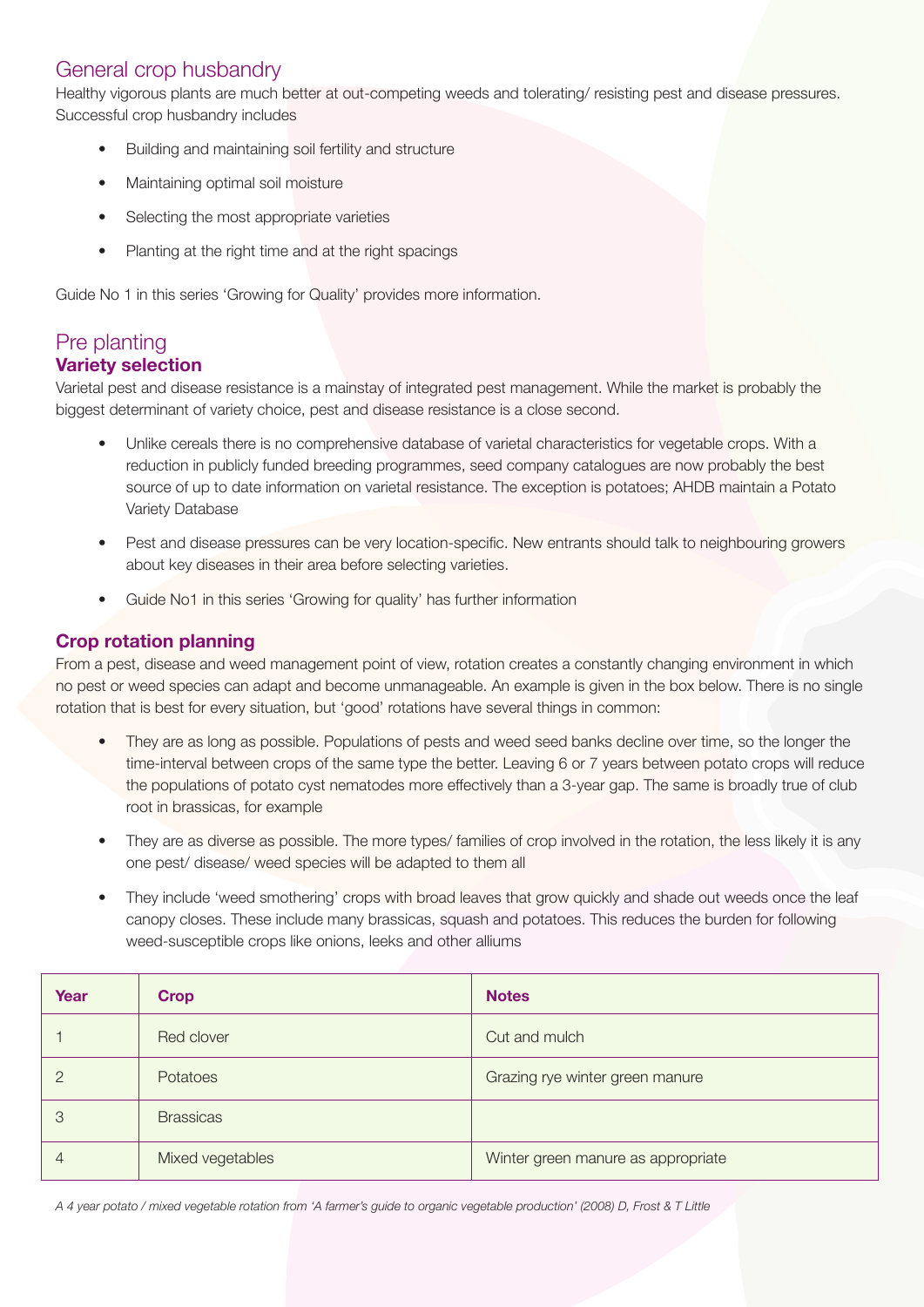#### **Cultivation**

Cultivations, both primary (e.g. ploughing) or secondary (e.g. harrowing) have an important part to play in managing soil pests and weeds. For example:

- Burying weeds, preventing their emergence (although the reverse can also be true)
- Pulling out roots/ rhizomes of perennial weeds such as couch grass, creeping buttercup and docks and exposing them to the elements. Most effective during periods of dry weather
- Exposing soil pests such as wireworms and leather jackets to predators (such as rooks and other birds) and the elements

Operations that lift the topsoil such as bed forming, ridging and harvesting potatoes, can have some of the same effects.

#### **Optimising establishment**

Weeds are a problem because they compete with crops for nutrients, for space and for sunlight and they reduce crops yields. It is therefore very important to give crop plants the best possible start. This can be achieved by:

- Planting into a clean, weed-free seedbed. 'Stale seed beds' involve preparing the seed bed a few days or weeks before planting. This encourages the first flush of weeds to germinate which are then destroyed (e.g. by light harrowing) before the crop is planted or sown
- Raising plants from seed in modules or blocks in a propagating unit (or buying them from a specialist plant propagator) before planting them out. For some plants this is a better approach than direct drilling in the field because they are already growing vigorously with well-developed root systems and gaps in the stand are reduced. They therefore have an advantage over the weeds (especially if they go into a clean weed-free seed bed). However, raising transplants on the holding can require specialist equipment and significant investment of time and money.

#### **Physical barriers**

The most common examples are:

- Meshes which prevent insect pests laying eggs on the foliage (e.g. cabbage white butterflies on brassicas). They can also protect seedlings – for example from rabbits
- Nets or cages which prevent bird damage on soft fruit
- Mulches (plastic, plastic alternatives, straw, woodchip) through which the crop is planted to supress weeds

#### **Mechanical weeding**

A range of mechanical weeders are widely used including

- Handheld hoes (including wheeled hoes which are pushed along the rows)
- Ridgers which are used in ridge crops such as potatoes
- Tractor mounted steerage hoes
- **Brush weeders**
- Finger weeders
- Thermal weeders, such as flame weeders or hot foam applicators are sometimes considered mechanical weeding because they directly damage the weed. These methods deliver an intense burst of heat (70oC) for a second or so to rupture the plant cells (it does not require burning or scorching). Flame weeding is becoming increasing common in crops such as carrots, It is usually carried out pre-emergence of the crop. Timing is crucial; it must be carried out just before emergence so that the maximum number of weeds are destroyed while germinating seeding are protected by the soil. Thermal weed can be used for interrow weeds post emergence but targeting must be accurate crops with shallow or sensitive roots not suitable for this approach. Various systems are used to deliver heat including flame weeders, infrared burners and hot foam systems

This guide contains more details.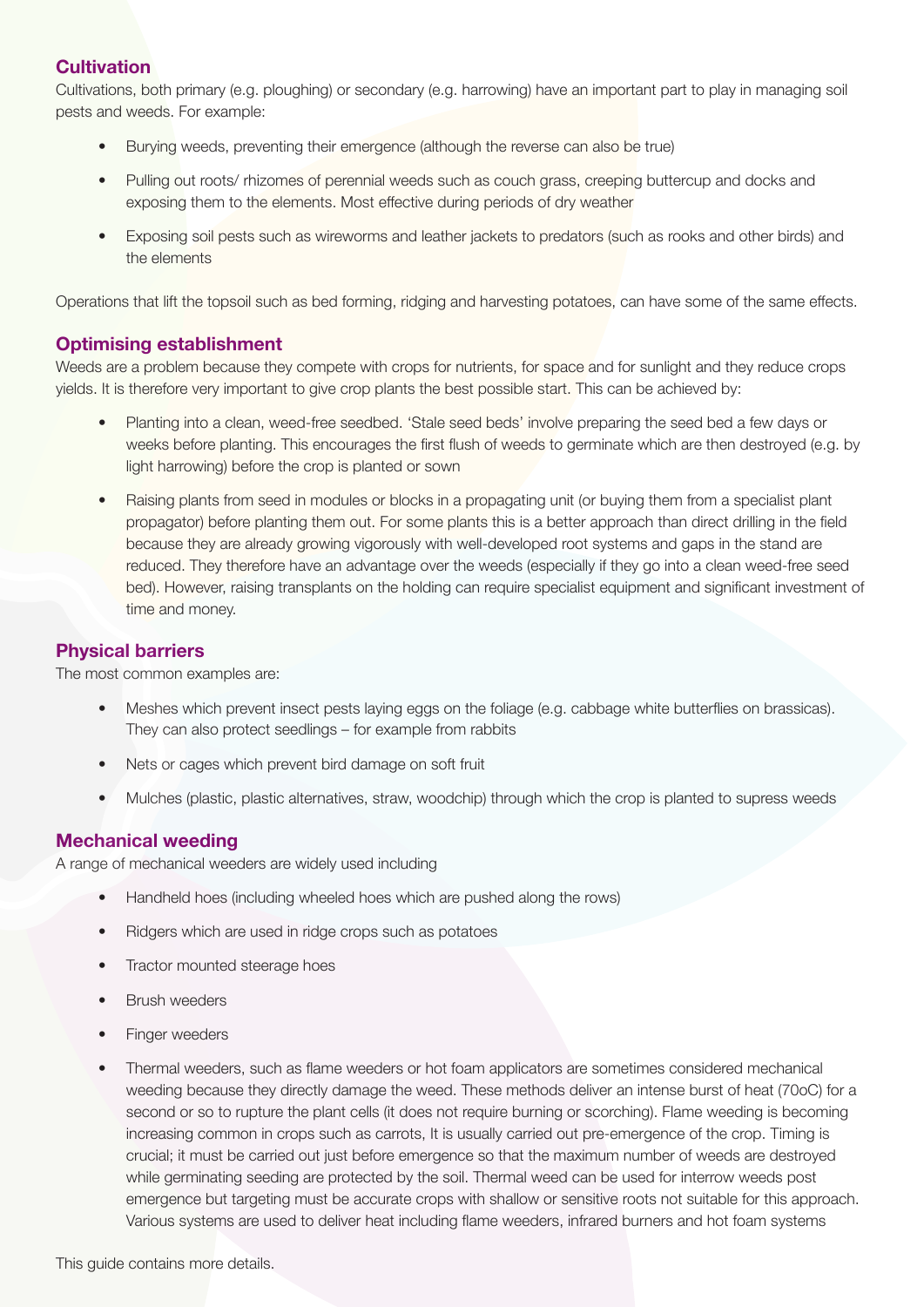#### **Undersowing**

Undersowing creates a dense layer of vegetation beneath the crop that suppresses weeds and may provide habitat/ food for beneficial insects

- It is important to strike a balance between the benefits of weed suppression against the risk of competition between the understory and the crop
- Low, fast growing legumes such as trefoils are often used because they can also contribute to soil fertility
- Undersowing tends to be most successful in taller-growing crops, such as sweet corn. Brassica's are sometimes undersown with birdsfoot trefoil, but results can be variable.
- In orchards there is a wider range of possibilities for underplanting. Comfrey is sometimes used because it is good at scavenging nutrients (especially phosphorous), and has benefits for the soil. Herbs, such as basil, mint, and chives are used and can generate additional income.

#### **Polyculture**

Monoculture is the cultivation of a single crop, particularly on large areas of land. The alternative is polyculture, where several crops are grown together at the same time. There are advantages – and some risks - to growing crops together in a 'polyculture'. These include:

- Higher populations of natural enemies (predators and parasites) of insect pests due to more diverse and continuous food sources
- Slower spread of infestations and infections because the different species make it harder for the pest or pathogen to 'find' its host

However, getting the right combination of crops is vital as some combinations can exacerbate problems. For example, an aphid struggling to find a host will visit more plants and therefore could spread viruses further faster Poly cropping is much more common in small-scale tropical horticulture, but there are a number of examples in the UK, and it is an area of increasing interest.

- Intercropping is where more than one cash crop is grown together. For example carrots and onions are grown in alternate rows to reduce carrot fly and onion thrips. However, this approach is not well established in the UK and more research is needed
- Companion planting is similar to intercropping except that one of the crops is not a cash crop in its own right. Companion plants include marigolds, garlic and birdsfoot trefoil. They have a general repellent effect on insects such as aphids and root flies, and marigolds are known to secrete a chemical which deters nematodes
- Trap crops are 'sacrificial' plants which are highly attractive to a particular pests and lure them away from a commercial crop. For example, turnips can used to detract cabbage root fly from calabrese, or nasturtiums can be used to attract cabbage root fly.

#### **Biological control**

Biological control is the use of 'natural enemies' to keep populations of pest, disease and weed species at levels below which they cause economic damage. Biological control systems have been developed primarily for insect pests but there are other examples that target weeds and diseases. Natural enemies include predators, parasites/ parasitoids and pathogens (fungi, bacteria and viruses) that attack insects.

There are 2 approaches to biological control that are relevant to growers:

- 'Conservation' approaches manage the environment/ cropping system to conserve and enhance natural enemy populations already present by:
	- o Creating habitats e.g. managing field margins and hedgerows for wildlife, planting strips with seed mixtures favouring natural enemies (e.g. 'beetle banks'), leaving rockpiles as overwintering sites etc, leaving a few selected weeds (e.g. nettles to support aphids and the natural enemies of the aphids)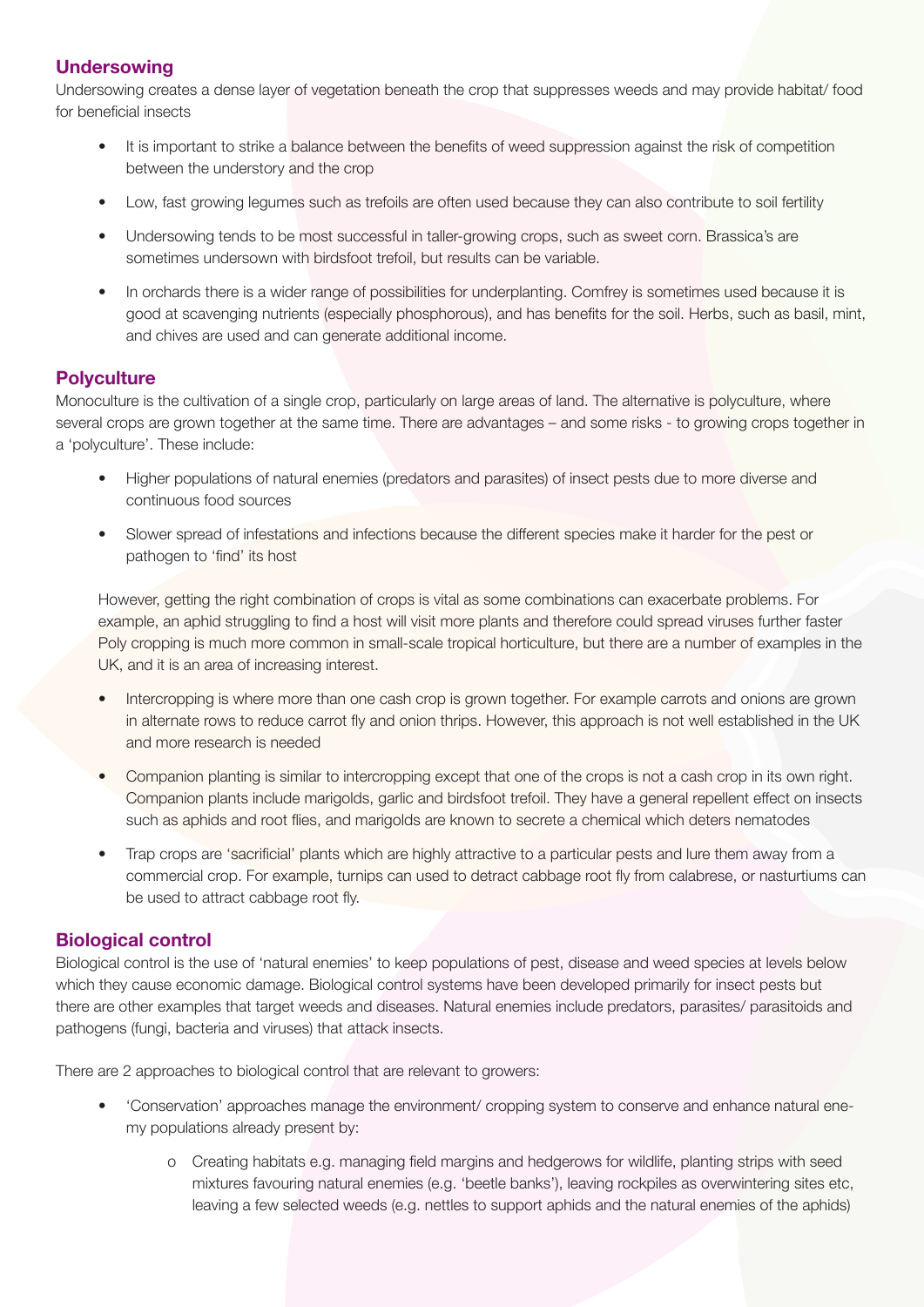- o Reducing pesticide applications to a minimum to avoid killing natural enemies and using them in such a way as to reduce their impact (see 'using pesticides in IPM systems')
- o Polycultural cropping can be seen as an example of this approach inap
- 'Augmentative' approaches directly enhance natural enemies' populations. Several companies now massrear these species which growers can purchase and release into their crops. This approach is most effective in protected cropping because the mobile species are more likely to stay within the cropping environment – in the greenhouse or polytunnel. There are many products available as outlined in the table below. Nematodes, fungi and bacteria are sometimes formulated as a 'living pesticides' and applied in the same way as synthetic products. In this form they are known as 'Biopesticides'.

Some of the most common include:

| <b>Type</b>                   | <b>Biological control spp</b>                                              | Main target spp                         | <b>Crops</b>                                                                   |
|-------------------------------|----------------------------------------------------------------------------|-----------------------------------------|--------------------------------------------------------------------------------|
| <b>Predators</b>              | Green Lacewing larvae<br>(Chrysopa spp)                                    | Aphids                                  | Wide range                                                                     |
|                               | Ladybird adults and larvae<br>(e.g. Aphidalia spp)                         | Aphids                                  | Wide range                                                                     |
|                               | Predatory mites Phytoselius<br>persimilis,                                 | Spider mites                            | Tomatoes, peppers, cucum-<br>bers, other key glasshouse<br>crops               |
|                               | Predatory mites (Amblysieus<br>spp)                                        | Spidermites, thrips                     | Tomatoes, peppers, cucum-<br>bers, other key glasshouse<br>crops, strawberries |
| <b>Parasitoids</b><br>(wasps) | Aphidius colmani                                                           | Aphids                                  | Wide Range                                                                     |
|                               | Encarsia formosa                                                           | Whitefly                                | Tomatoes, peppers,<br>cucumbers, other key glass<br>house crops                |
| <b>Nematodes</b>              | Steinernema feltiae                                                        | Fruit moths; black vine weevil          | Top fruit; Strawberries                                                        |
| <b>Fungi</b>                  | Beauvaria bessiana                                                         | Aphids, thrips, whitefly,<br>beetle spp | Wide range                                                                     |
|                               | Metarhizium anosophilae                                                    | Aphids, thrips, whitefly,<br>beetle spp | Wide range                                                                     |
| <b>Bacteria</b>               | Bacillius thrungiensis (usually<br>the toxin rather than live<br>bacteria) | Caterpillar pests                       | <b>Brassicas</b>                                                               |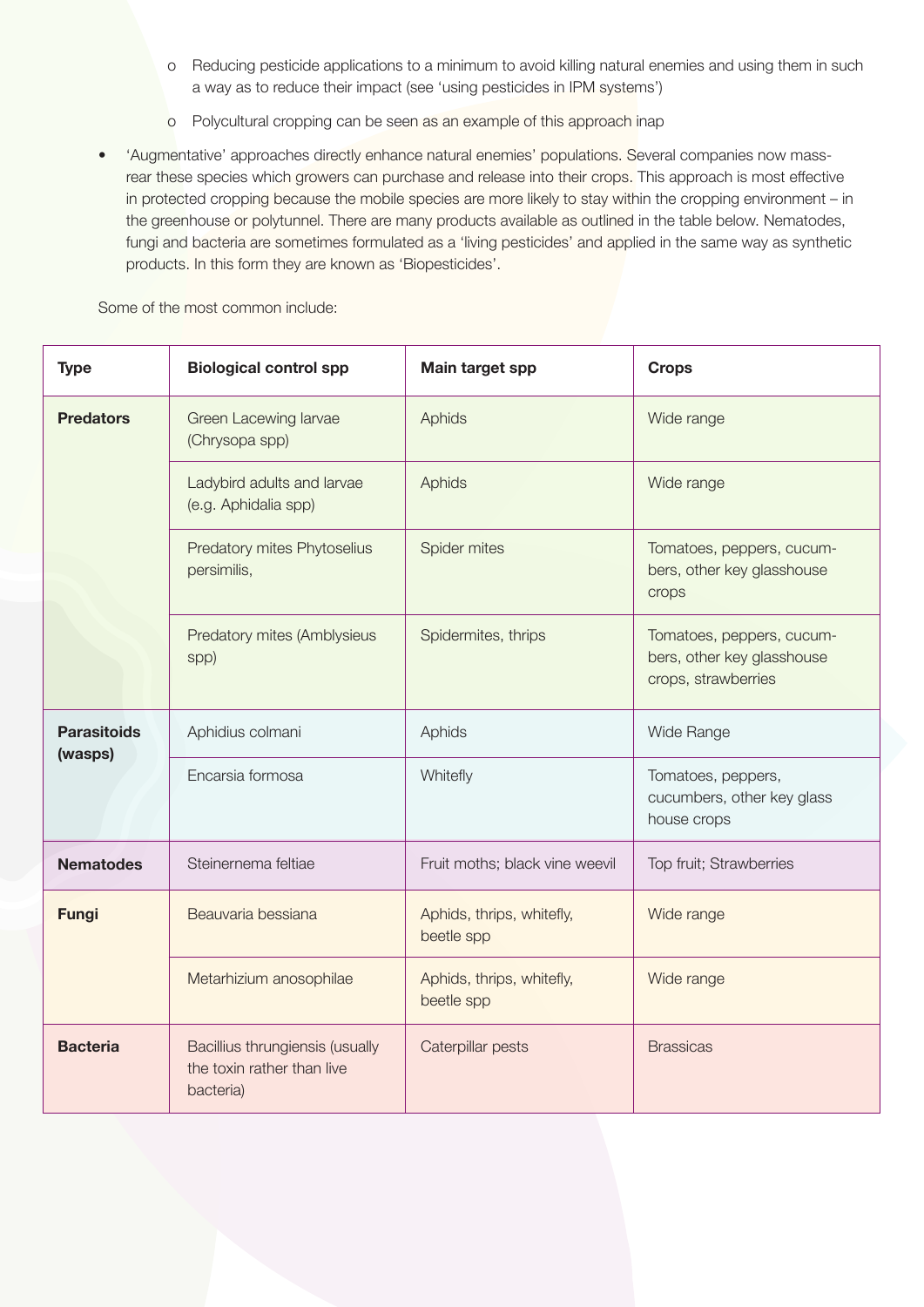As the biological control industry has developed, systems are constantly being refined and are becoming increasingly effective and pest specific. However, there are a number of challenges which smaller grower in particular face:

- Biopesticides are not always available in quantities for small growers, and this is exacerbated by their limited shelf life compared to chemical pesticides
- The cost can be higher compared to chemical pesticides
- The efficacy is more variable because of the complexity of pest predator/ parasitoid/ pathogen interactions.

#### **Crop hygiene**

A key approach to managing problems is to prevent them being introduced in the first place:

- Seed hygiene: In conventional systems, most seed is 'dressed' with a pesticide. In organic systems a range of seed treatments are used including hot water and steam treatments. For potatoes, always use certified seed – this guarantees a high level of freedom from key diseases
- Transplant hygiene: Make sure all imported seedlings have a phytosanitary certificate and always disinfect module trays after each batch
- Field hygiene. Where possible destroy crop residues after harvest. Clean machinery where there is risk of transmitting diseases and pests from one crop to another (this is particularly important for successional plantings of the same crop). Avoid 'dumps' of infected plants. This is a very common source of infection of late blight on potatoes for example.

## **Using pesticides in IPM**

Where pesticides are used, they should be applied as sparingly as possible, taking into consideration their impact on natural enemies and the wider environment. Key principles are:

#### Only apply pesticides when they are economically justified

- Monitor your crops closely (daily if possible but at least weekly), noting the prevalence of not only pests and diseases, but also natural enemies
- Predictive tools can help assess the risk of problems developing and therefore whether application is necessary. The most well developed is 'Blight watch' developed by AHDB Potatoes which uses meteorological data to warn growers of when conditions favourable to blight (so called 'Hutton Periods) are forecast. Models are also available for Carrot and Cabbage root fly, but are less 'user friendly'.
- Use the most efficient application systems. There are many factors you need to consider to maximise the efficiency and efficacy of pesticide applications including the formulation of the pesticide, the type of sprayer/ applicator, the nozzles used, and the pressure at which the sprayer operates. For example Dropleg sprayers, which consist of plastic drag hoses with spray nozzles fixed on their tip, spray upwards which covers the underside of leaves better, (where the pests tend to be) and reduces spray drift. Detailed information in general and specific guidance for top fruit growers is available here

#### Use selective pesticides

- Some pesticides are intrinsically less harmful to natural enemies than others. For example, Abamectin based products are less harmful to the predatory mite Ambleisius cucumeris (used for spider mite and thrips control) than cypermethrin
- Pesticides can be applied at a time, or in a place or way that reduces exposure to beneficial organism, as illustrated in the case study below
- Pesticides can also be made more selective by applying them at a time, or in a place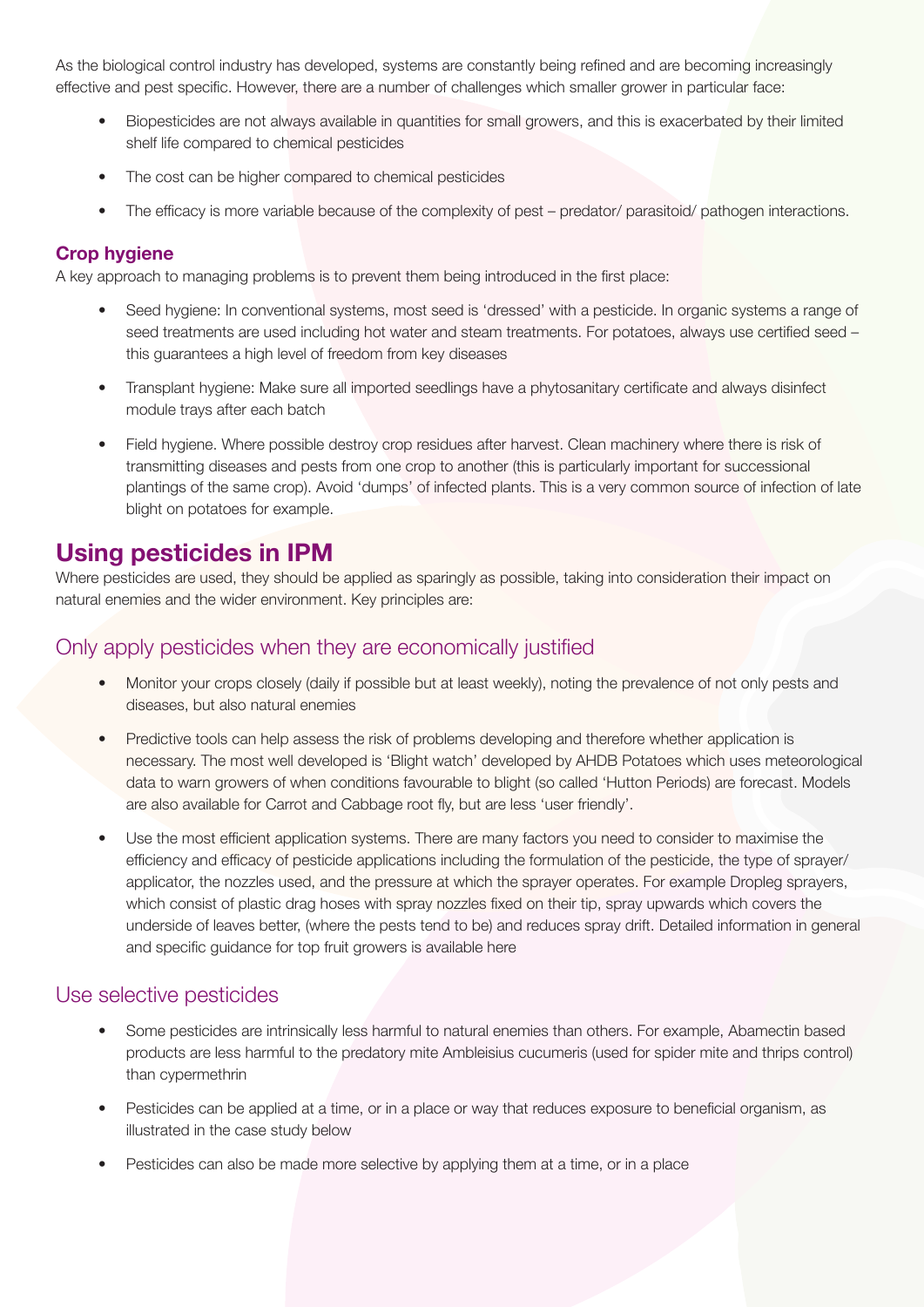#### **Case study: IPM in Practice**

Nick Bean, Springfields Fresh Produce, Tenby Pembrokeshire

Springfields Fresh produce has historically grown a wide range of fruit, vegetables and ornamentals but in recent years has focused on cherries, blueberries, strawberries and aspargus. Nick has been developing an IPM programme for many years, particularly in strawberries.

His approach includes:

- Buying in clean fruit stocks. "We always by certified stock and check in very carefully for pests and diseases when it arrives on the holding"
- Quarantining new stock, as far as is practically possible for at least one and preferably two weeks
- Using soil free growing systems such as hydroponics to eliminate soil borne pest and disease problems.
- Designing and managing protected cropping structures to maximise air flow to reduce spread of diseases
- Maintaining high crop hygiene, for example removing all debris between crops
- Using synthetic pesticides (insecticides and fungicides) selectively. These are non-persistent products applied at the beginning of the season, before natural enemy populations have built up. This gets the crop off to a 'clean start'.
- Using insecticidal soaps and Maltodextrin against spidermites which are less harmful to non target species than many synthetic pesticides
- Using 'plant elicitors' such as phosphite and phosphonic acid to strengthen and prime plant defence systems,
- Using biological control products on a regular basis (every 2 3 weeks) thereafter. These include:
	- o Biopesticides based on the entomopathogenic fungi Beauvaria bessiana and Metarhizium anosophilae against thrips, aphids, whitefly and other insect pests
	- o Biopesticides based on Bacillus subtilis against Botrytis and Ampelomyces quisqualis against powdery mildew
	- o Biopesticdes based on entompathogenic nematodes against vine weevils
	- o Predators including: predatory mites Phytoselius persimilis and Amblyseius cucumeris against spidermites; and green lacewing larvae against aphids.

Constant monitoring for pests and diseases underpins all of Nick's management decisions, He uses a range of methods, including:

- Regular crop inspections
- Pheromone traps for light brown apple moth and blossom weevil
- Stick traps (blue for thrips and yellow for aphids

Taking advice is central to the success of the programme. Nick uses the Fruit Advisory Service regularly and closely monitors advice and research findings published by organisations such as AHDB HorticultureThe reed bed is populated with, in this case, Common reed (Phragmites australis) which helps to oxygenate the waste. This in turn promotes microorganisms in the bed that break organic matter, producing clean water suitable for irrigation. At the same time, the system creates a diverse habitat that will support a wide range of species including insects and wetland birds.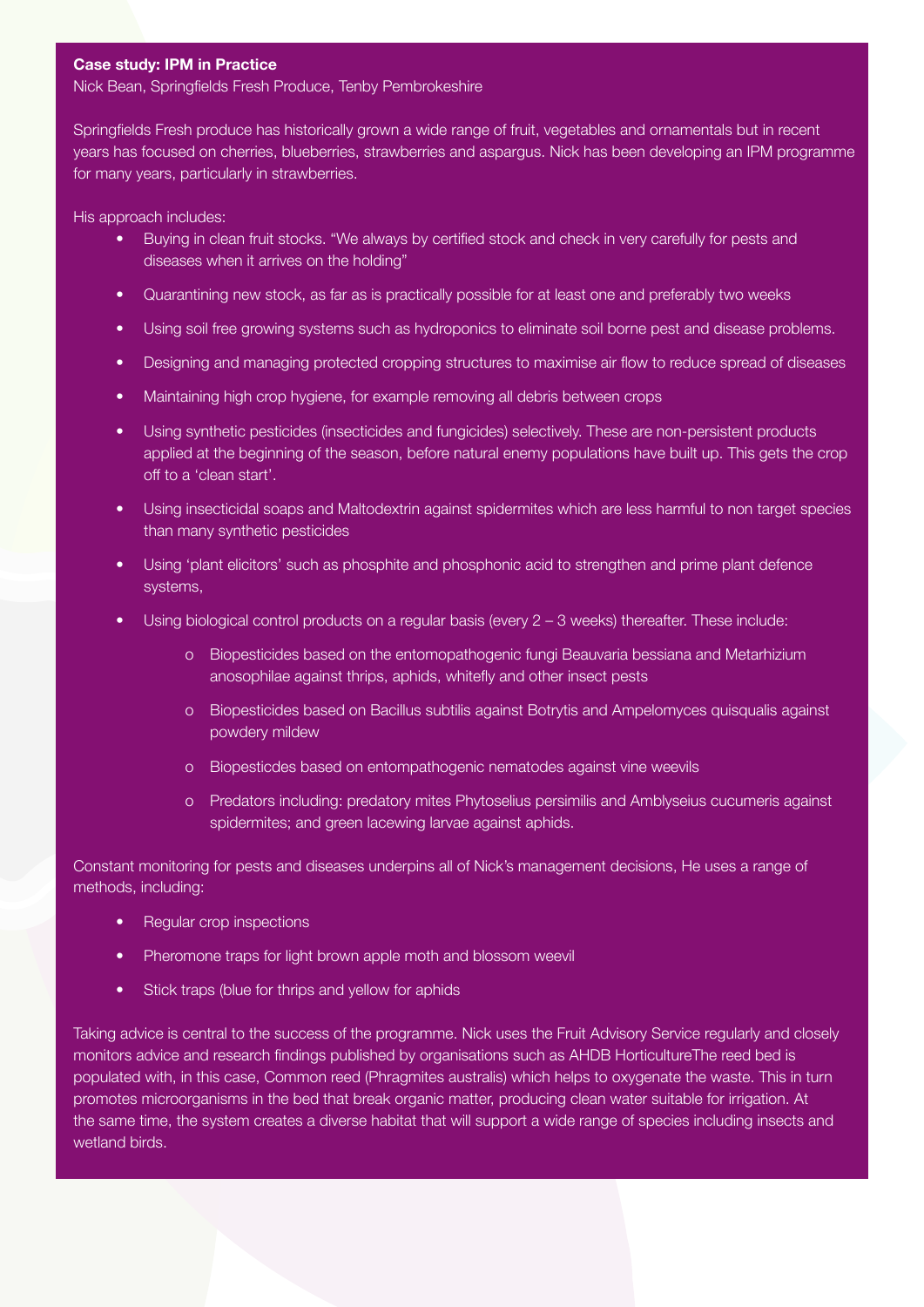## **Using pesticides safely**

Many pesticides pose serious risks to health, so if you do use them you should:

- Always read the label/ safety data sheet (SDS)
- Take all reasonable precautions to protect human health and the environment
- Hold an officially-designated specified certificate
- Have your sprayer tested by the National Sprayer Testing Scheme (knapsacks and handhelds are exempt)
- Wear personal protective equipment identified in the instructions
- Only spray when weather conditions are suitable
- Try to avoid walking through treated areas
- Not eat, drink or smoke when applying pesticides
- Wash off splashes from the skin and clothing immediately, and wash before eating, drinking, smoking or taking a rest break
- Keep a record of all pesticide use
- Report all suspected cases of environmental damage, poisoning or other adverse reactions

Read the Health and Safety Executive guidelines in full.

## **Storing and transporting pesticides safely**

- Store all pesticides in their original containers with the approved product labels. Never decant pesticides into drinks bottles or other similar containers
- All stores must be constructed in a way as to prevent unwanted releases. They should also be constructed of non-combustible material and secured against unauthorised access
- Never carry pesticides in the cab of a tractor, self-propelled equipment or other vehicle. Use a vehicle with a bulkhead between the cab and the load compartment and store chemicals in a secure, leak-proof chemical container or use a secure cabinet mounted on the outside of the vehicle or on a trailer.
- Make sure you lock the vehicle or cabinet whenever you are not in sight of it

Read the Health and Safety Executive guidelines in full.